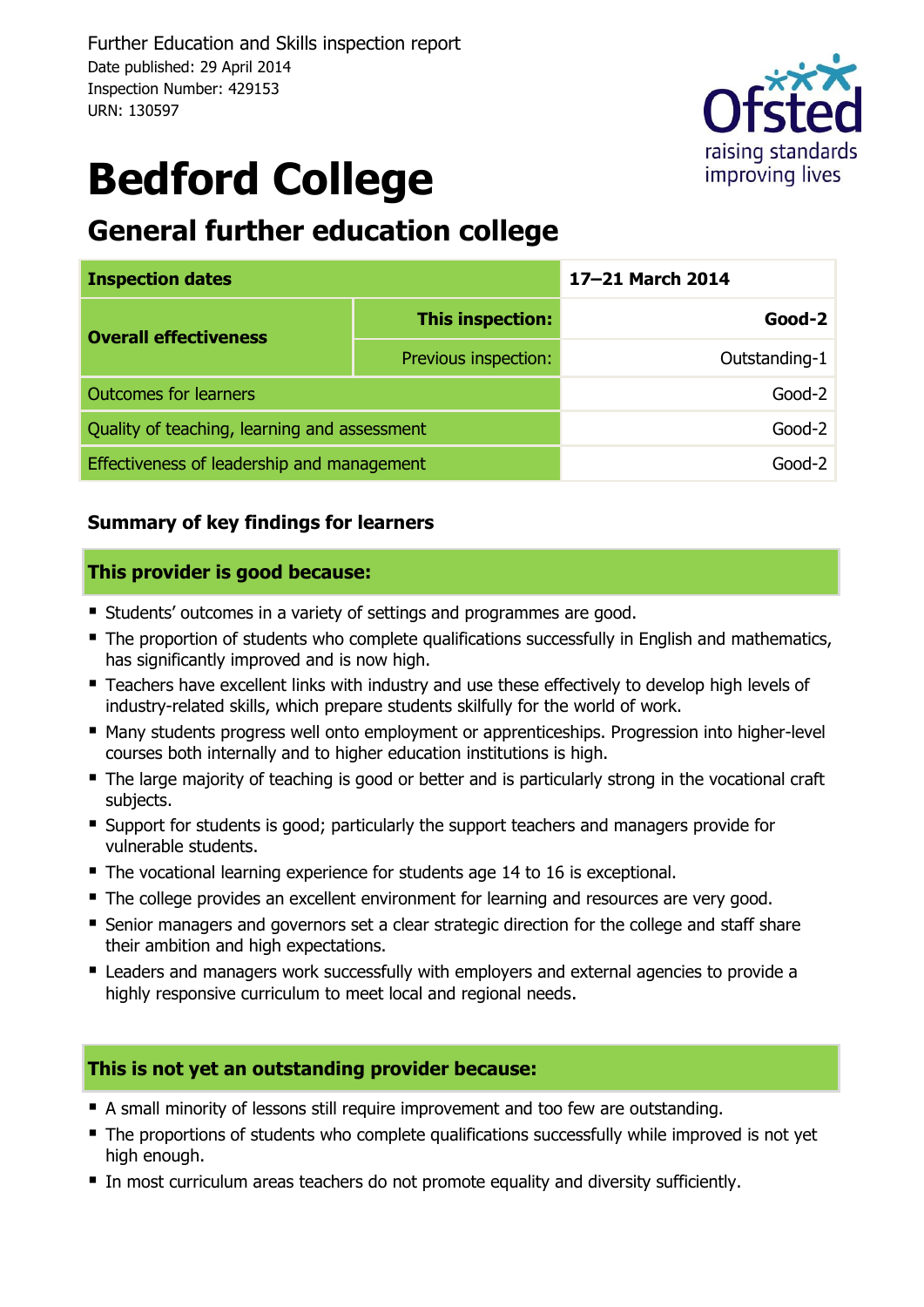### **Full report**

### **What does the provider need to do to improve further?**

- **Increase the range of techniques used in observations of teaching and learning to better capture** learning in the vocational settings and identify more clearly what teachers need to do to improve learning and assessment.
- **Further improve teaching at the college by:** 
	- increasing the level of challenge for the more able students in lessons
	- paying greater attention to improving students and apprentices spelling and punctuation in their written assignments
	- promoting and integrating equality and diversity more consistently in the curriculum.

### **Inspection judgements**

#### **Coutcomes for learners Good Coutcomes for learners**

 Students' outcomes in a variety of settings and programmes are good. The proportion of students who complete their qualifications successfully has risen steadily over three years and is good. This is particularly true for students aged 16 to 18. The large cohorts of students on courses in information communication technology for users (ICT), animal care, health and social care, science, hairdressing and beauty therapy and finance are generally successful in achieving their qualifications.

- Success rates for the large majority of students who take level 1 and level 2 functional skills qualifications in English, mathematics and ICT are high and have improved significantly over the last three years. Success rates for students studying GCSE English and mathematics are similarly high. While the proportion of students achieving grades A\* to C on GCSE English courses is high, it is low on GCSE mathematics.
- Success rates for the small cohort of students training in the workplace have increased and are now high. The proportion of apprentices completing their qualifications in the timescale planned for them is higher than the recent national averages. Success rates for the small classroom and work-based provision delivered by subcontractors and for students aged 14 to 16 are high.
- The college is now particularly successful at retaining the majority of its students, most of whom achieve their qualifications. However, the very small cohort of adult students on entry level and level 1 courses are less successful at achieving their qualifications than their younger peers.
- **Students on vocational courses at level 3 and A level make the progress expected of them. They** achieve well and the proportion achieving high grades at AS level and on the second year of Alevel programmes is good. Students in a small minority of AS level subjects, such as accounting and art and design, do not make the progress expected of them.
- **EXTERCH Students value the recent commercial experience of their teachers. Teachers have excellent links** with industry and use these effectively to develop high standards of vocationally relevant skills to prepare students for the world of work. Attendance is improving, although it is just below the college target of 90%. Students' punctuality rates are high.
- Teachers and managers have worked hard to reduce the achievement gap of white British male students; they now achieve in line with their peers. However, some very small groups of adult students from minority ethnic heritages achieve less well than their white British counterparts, most notably those from South Asia.
- Teachers and managers are now more accurately identifying additional learning needs for students and provide more effective support arrangements. As a result, students in receipt of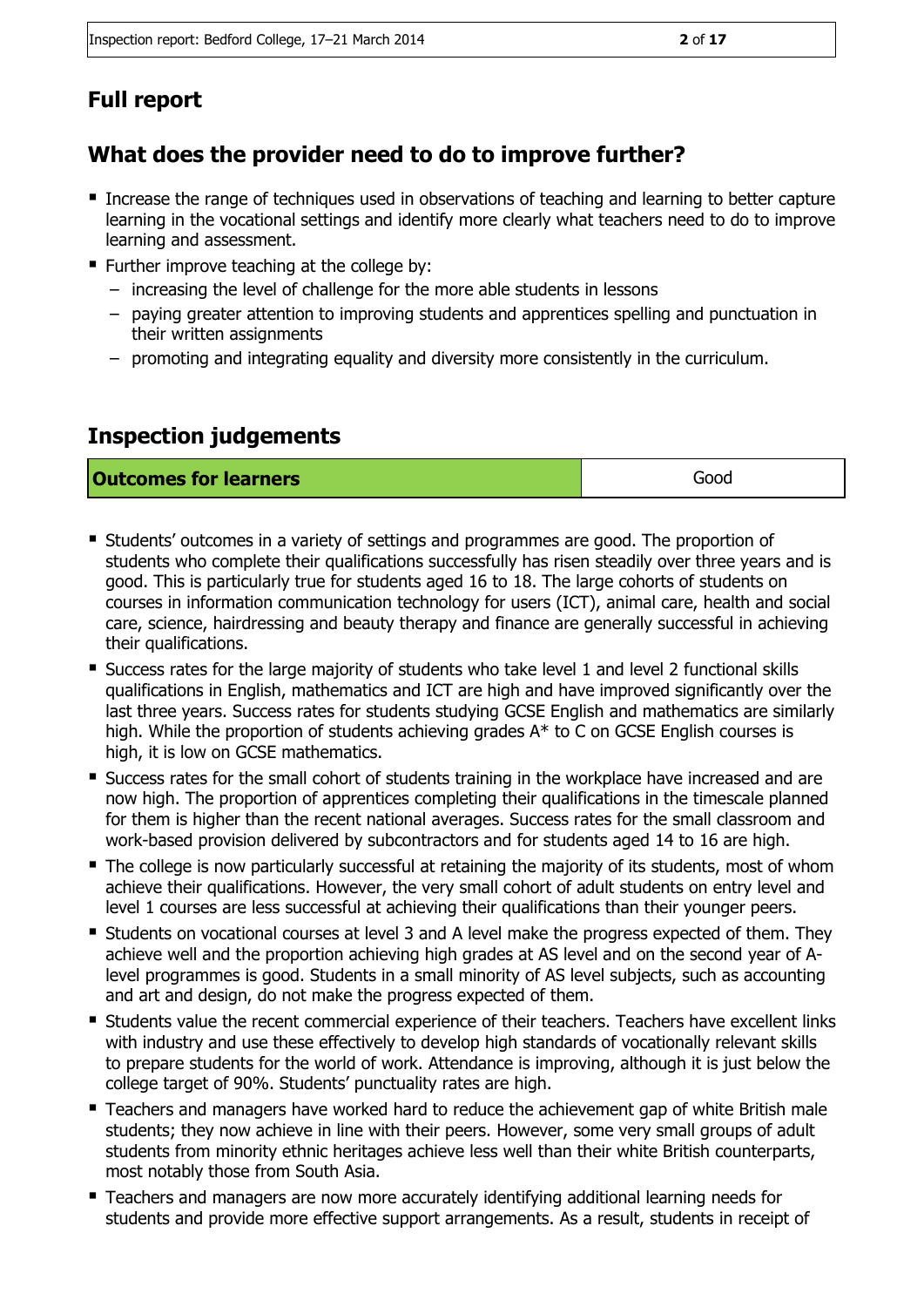learning support achieve at a slightly higher rate than their peers. Most students who receive personal support from the college, such as those receiving college bursaries, achieve broadly in line with their peers.

- Students develop good practical and technical skills and a sound knowledge of theoretical concepts in many subjects. Increasingly, students gain valuable knowledge of employers' expectations through cross-college and subject area events, provided in conjunction with external partners and employers. Traineeship students have good quality work placements, relevant to their career aspirations. Inspectors identified safe working practices in classrooms and workshops during the week of inspection.
- Standards of students' written work are good. Students enjoy studying at the college and their behaviour is good.
- **College staff are highly effective in developing courses to meet the needs of local employers and** attract suitable trainees to develop the required skills. Success rates on 'the way to work' programmes for some of the most disadvantaged members of the community and their progression on to higher-level courses are high. Animal care, hairdressing and beauty and engineering subject areas, have a good record of employment after training. Many college students progress to higher-level courses, both internally within the college and to university.

#### **The quality of teaching, learning and assessment Figure 4 Good**

- The quality of the learning experience for students and apprentices at the college, in the work place and at providers delivering training on the college's behalf is good. This reflects the improving success rates for all provision and the proportion of students who complete qualifications successfully in English and mathematics at levels 1 and 2.
- Students and apprentices gain knowledge, understanding and capability from good teaching that results in standards of work and skills development that are mostly good and particularly good in vocational craft subjects.
- Teachers, trainers and assessors provide a wide range of assessment and teaching methods that, in the large majority of lessons, workshops and workplace sessions are good. In the very small minority of outstanding teaching sessions, where students and apprentices successfully make products or complete a range of projects, they show confidence in using tools, and in their preparation for and precision in finishing jobs.
- **Teachers have high expectations, challenge expertly what students do, analyse why they have** made errors, and provide skilful guidance for what they should do next time. This engenders a great deal of self-belief in the students and apprentices to get things right, in their ability to work professionally and make decisions, and to meet customers' and employers' needs independently of their teachers.
- Teachers set high expectations for students aged 14 to 16 and for those students on traineeships. They facilitate stimulating vocational tasks that help students re-engage with learning and provide a strong direction in their lives. Traineeship students have work experience placements highly relevant to their career aspirations.
- **Teachers across the college are suitably qualified and in the best teaching sessions use their** knowledge and industry experience wisely to elicit the best responses and thinking from students in astutely composed questions and tasks. They are skilled at breaking down concepts and terms and responding to answers in a way that helps students understand. Teachers mostly use technology proficiently and they integrate it successfully as part of their planned learning sessions.
- In the small minority of sessions that are less effective, students finish tasks early, have nothing to do and are often waiting for others to catch up. In too many teaching sessions, teachers do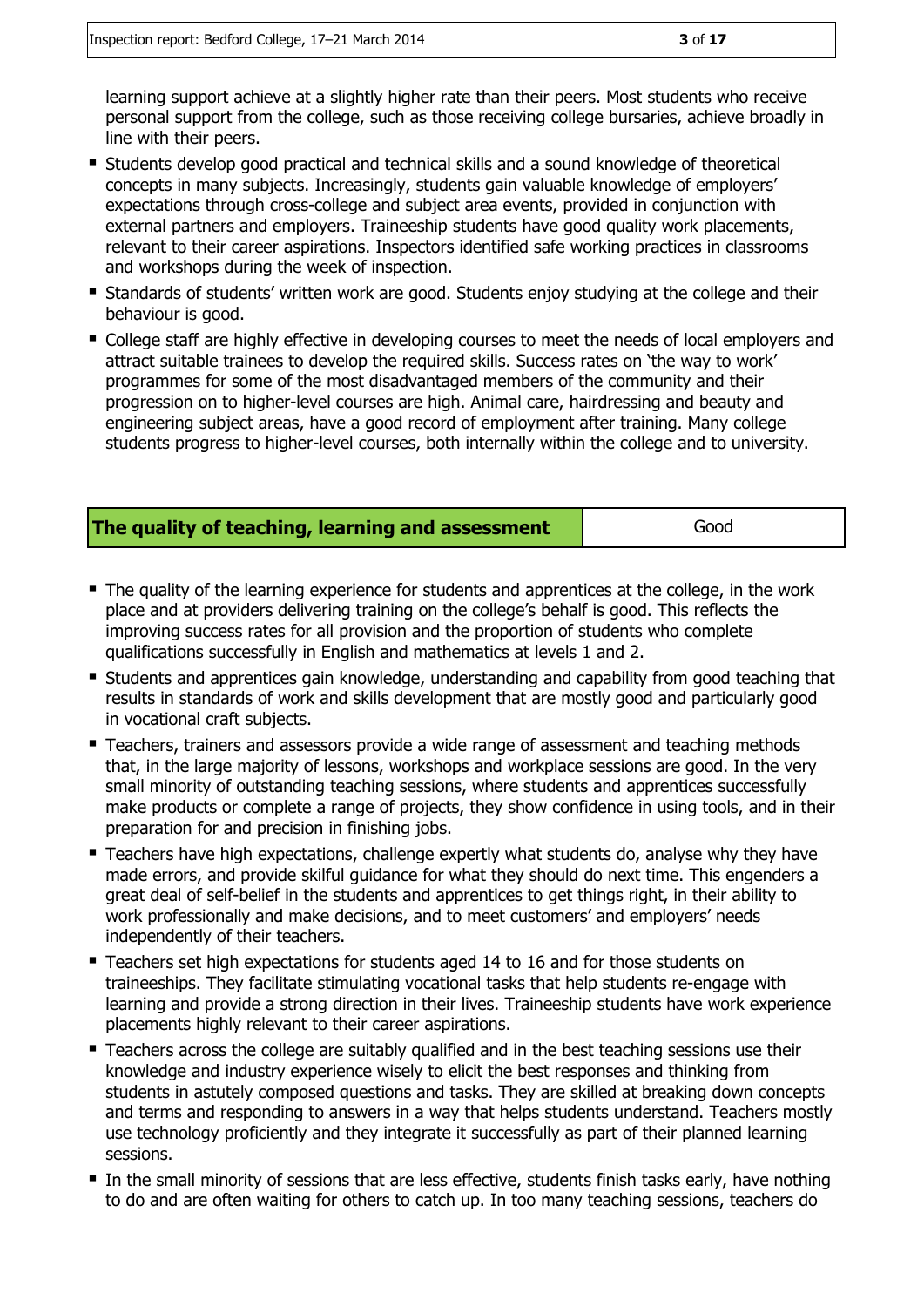not always extend the more able students' knowledge and understanding sufficiently to enable them to reach their full potential.

- The virtual learning environment (VLE) is an extremely useful tool for all curriculum areas and aspects of learning. A minority of teachers already use it creatively for promoting learning between sessions and for providing a picture of individual students' initial assessments, expectations and progress right through to the completion of their courses. Although a majority of teachers use a variety of existing systems to monitor students' progress well, a small minority are yet to make full use of the VLE to maximise learning and assessment opportunities for all students.
- Most students and apprentices make good progress towards their qualifications. They demonstrate good development in their knowledge and understanding, and interesting assignment topics test their research and analysis skills comprehensively. Teaching assistants closely monitor the performance of students, which they share with teachers to ensure students make good progress. Feedback to students across the college is good. However, teachers all too often do not identify or correct spelling and punctuation in essays or written work, particularly in vocational subjects.
- The development of students' and apprentices' English, mathematics and functional skills is good. They gain the skills necessary through lessons that enable them to improve and achieve. A wide range of support is available to help students progress in their written work and assignments. Teachers effectively integrate the development of English and mathematics into both theory and practical sessions for students aged 14 to16.
- Guidance and support across the college are good. Teachers are adept at preparing students for progression to further studies or employment. Additional support for students is good, particularly for the most vulnerable students. Tutorials and reviews for students and apprentices are effective.
- **Students behave with maturity in lessons and mutual respect exists between teachers and** students which results in a productive learning environment. The college is an inclusive place where students enjoy their courses. In the best sessions, teachers plan and use cultural references imaginatively to enrich learning, such as the power of photographic images in advertising campaigns to promote a viewpoint about diversity or age. However, equality and diversity curriculum topics are not planned, developed or evident in all teaching sessions to equip students with knowledge of how to understand society better.

#### **Health and social care and early years and playwork**

Good

**16-19 study programmes 19+ Learning programmes**

- **Teaching, learning and assessment in health and social care, early years and playwork are good** as reflected in the very good success rates. Students are very successful in progressing to higher-level courses, university and into employment. The college has excellent partnerships with local employers, which provide the majority of students with work experience in realistic work environments.
- **The majority of teachers demonstrate high expectations of their students. They use their** expertise to plan and provide challenging lessons that capture students' interest and as a result, students understand and investigate the realities of working in health and social care and early years well. For example, one group of foundation level health and social care students demonstrated a very good knowledge of the range of care services, when asked to explain the different types of care available for a person with dementia.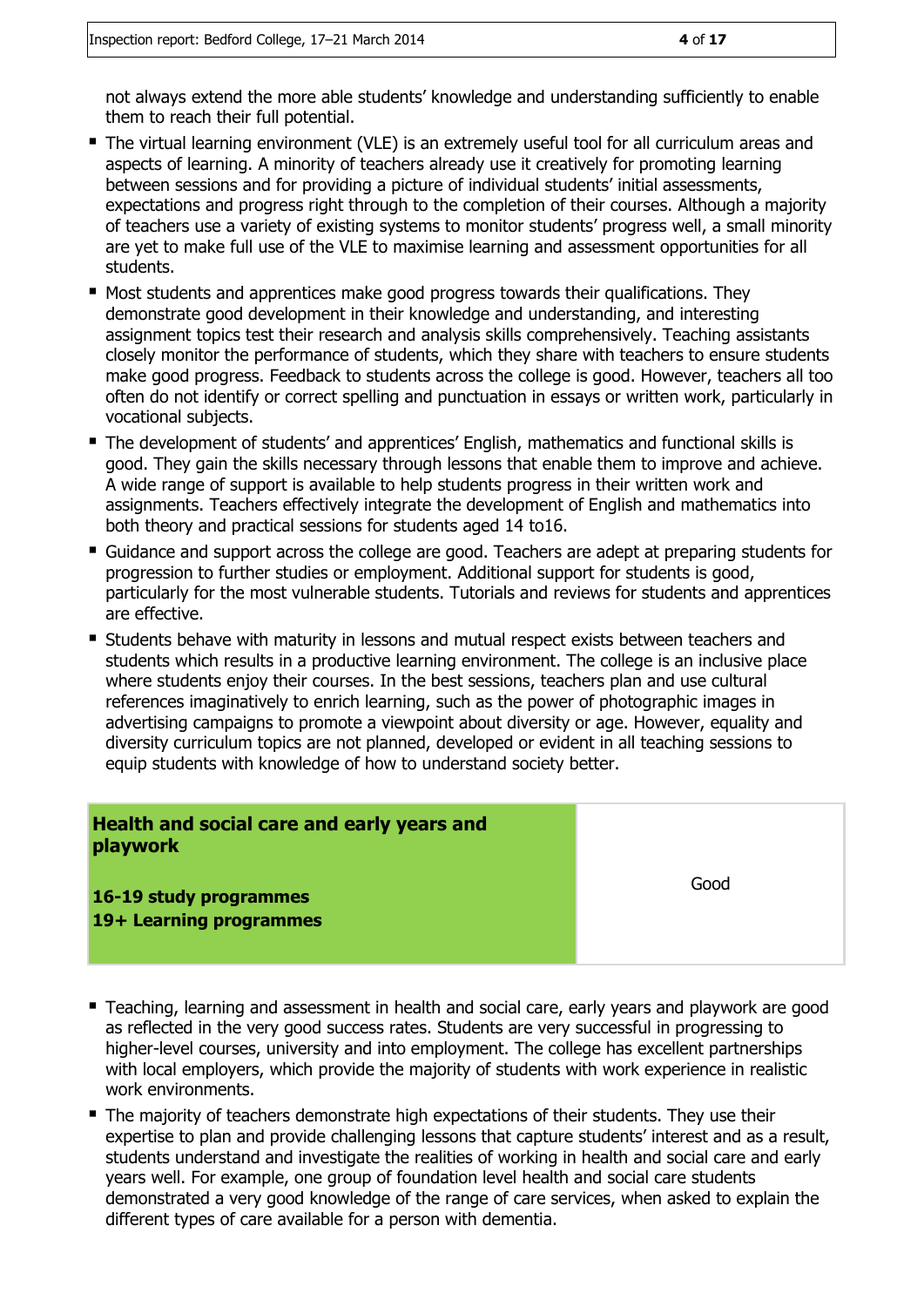- Teachers use technology skilfully to develop students' confidence when researching and students use these skills effectively to produce high standards of work. A group of health and social care students demonstrated good levels of technical skills when designing posters of the Health and Social Care Act 2012. In childcare, students develop good skills that meet industry standards of work, when producing their curricula vitae in preparation for applying for placements and work.
- **Teachers assess learning effectively in lessons. They use questioning techniques appropriately to** challenge the more able students and to develop the confidence levels of the less able. Students develop good reflective skills.
- Teachers and support staff provide effective assessment of individual students' learning abilities prior to coming on a course. They use this information systematically to plan learning and assessment. Students with additional learning needs such as dyslexia, have appropriate support provided by suitably qualified support staff.
- **Students develop good English skills in lessons. Teachers encourage the art of writing** relentlessly and introduce students to a wide range of vocational language and definitions. Students develop confidence in speaking and reading aloud and demonstrate effective teamwork. However, teachers do not routinely use naturally occurring opportunities to develop students' mathematical skills in vocational lessons.
- Students benefit from good levels of advice and guidance from experienced staff when they join the college. Staff correctly use information to place students on the right courses. Students clearly understand the options open to them at the end of their courses, including progression to further and higher learning or employment. Staff effectively support students with personal and welfare issues and with achieving their learning and career goals, during regular tutorials.
- In a minority of lessons, teachers promote equality, diversity and inclusion appropriately and students understand the needs and rights of others. However, teachers do not always use appropriate terminology with students to enable them to develop the confidence for dealing with the diverse range of people in both the community and the workplace.

| <b>Animal care and equine</b>                     |      |
|---------------------------------------------------|------|
| 16-19 study programmes<br>19+ Learning programmes | Good |

- Teaching, learning and assessment are good which is reflected in the high student success rates. Meaningful work placements and work-related activities, including participation in events, conferences and trips, enable students to develop good levels of self-esteem and confidence. Students develop good employment-related skills such as customer service, stock management, problem solving, business skills, dog grooming, telephony and how to handle complaints.
- Teachers comprehensively plan and facilitate learning. Students develop good technical skills in practical sessions, such as in science experiments to establish the effects of pH and temperature on enzymes. However, in a few sessions the planning and implementation of student's additional learning activities are repetitive and are not hard enough to challenge students sufficiently.
- **Teachers are suitably qualified. They use their skills imaginatively to develop passion and** enthusiasm on all courses. Students' independent learning skills are developed particularly well as a result of using relevant software and the use of specialist mobile phone applications (apps) in the animal care curriculum.
- The Shuttleworth site is set in extensive parkland and provides students with a wide range of facilities and high standard resources. These are effectively used by teachers to provide students with a good learning experience and valuable exposure to handling exotic, rare,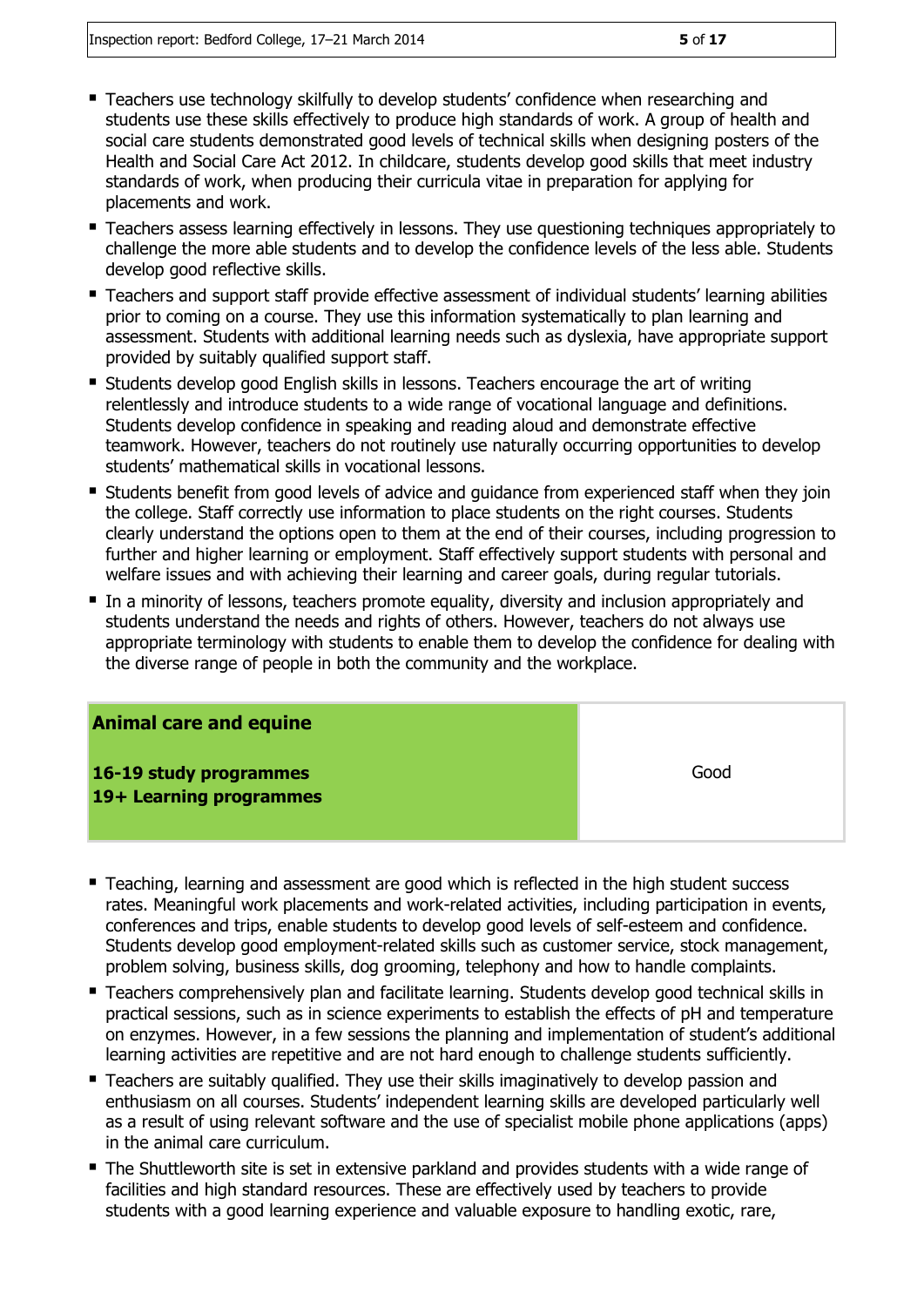dangerous and endangered species of animals such as Burmese pythons, ringtail lemurs, caiman alligators and tarantulas. The equestrian centre has two indoor arenas and an excellent range of quality horses from 'all-rounders' to a Prix St George dressage horse.

- Students produce good quality work in practical sessions and the standard of their written work is high. Teachers and learners successfully use the online facility to track achievement grades and progress. Students receive good verbal feedback which helps them progress. Teachers provide good written feedback, with spelling and grammar corrected on students' assignment work. Students are clear about what they need to do better to improve the quality of their work. However, in a few sessions teachers rely too much on ineffective group questioning techniques to assess learning. As a result, the quieter, less confident students do not always get the opportunity to participate fully in sessions.
- In equine, teachers provide sessions in English and mathematics to a very high standard. They use relevant vocational examples that motivate students to achieve. However, in a minority of lessons, teachers miss opportunities to integrate and embed functional skills into vocational sessions. For example, when weighing haynets and feed in the practical yard sessions, measuring the variation in canter strides and the distances covered in riding sessions.
- Assessment of students' abilities prior to enrolment is strong and accurately identifies individual students' needs. Students feel safe. Teachers support students well to make good progress and achieve through very good information, advice and guidance. Dedicated personal tutors work effectively with students to set and track targets. Together they create individual learning plans, which inform the planning of learning and assessment.
- **Most teachers use naturally occurring opportunities to discuss equality and diversity. These** include discussions on blood groups in humans, the Chinese New Year and animal welfare law. However, in a minority of sessions teachers miss opportunities to promote and embed equality and diversity in learning.

| <b>Engineering and motor vehicle</b>                                        |      |
|-----------------------------------------------------------------------------|------|
| 16-19 study programmes<br>19+ Learning programmes<br><b>Apprenticeships</b> | Good |

- Teaching, learning and training are good which reflects the progress current full-time students and apprentices make. They enjoy learning and their attendance and standard of work are both good.
- In most sessions, teachers check students' understanding accurately and ensure they can apply this knowledge to their activities in the workplace. In one aeronautics practical session, students working on a radius rod installation on an aircraft undercarriage answered challenging questions thoroughly about the stresses and strains the components were likely to undergo. However, in a small minority of theory sessions, as a result of poor direction from the teachers, the more confident students dominate and other students lose interest in learning.
- **Students, through skilled teaching, develop good skills, particularly in workshops and through** the college's virtual learning environment. Teachers effectively track the progress of students on wall charts in workshops and electronically for classroom-based activities. Tracking is thorough and motivates students to develop skills and complete activities in a timely fashion.
- **Support for students and apprentices is good. Employers take a keen interest in apprentices and** provide training which adds value to their learning. All motor vehicle students enjoy learning and the large majority complete additional qualifications which develops their personal and social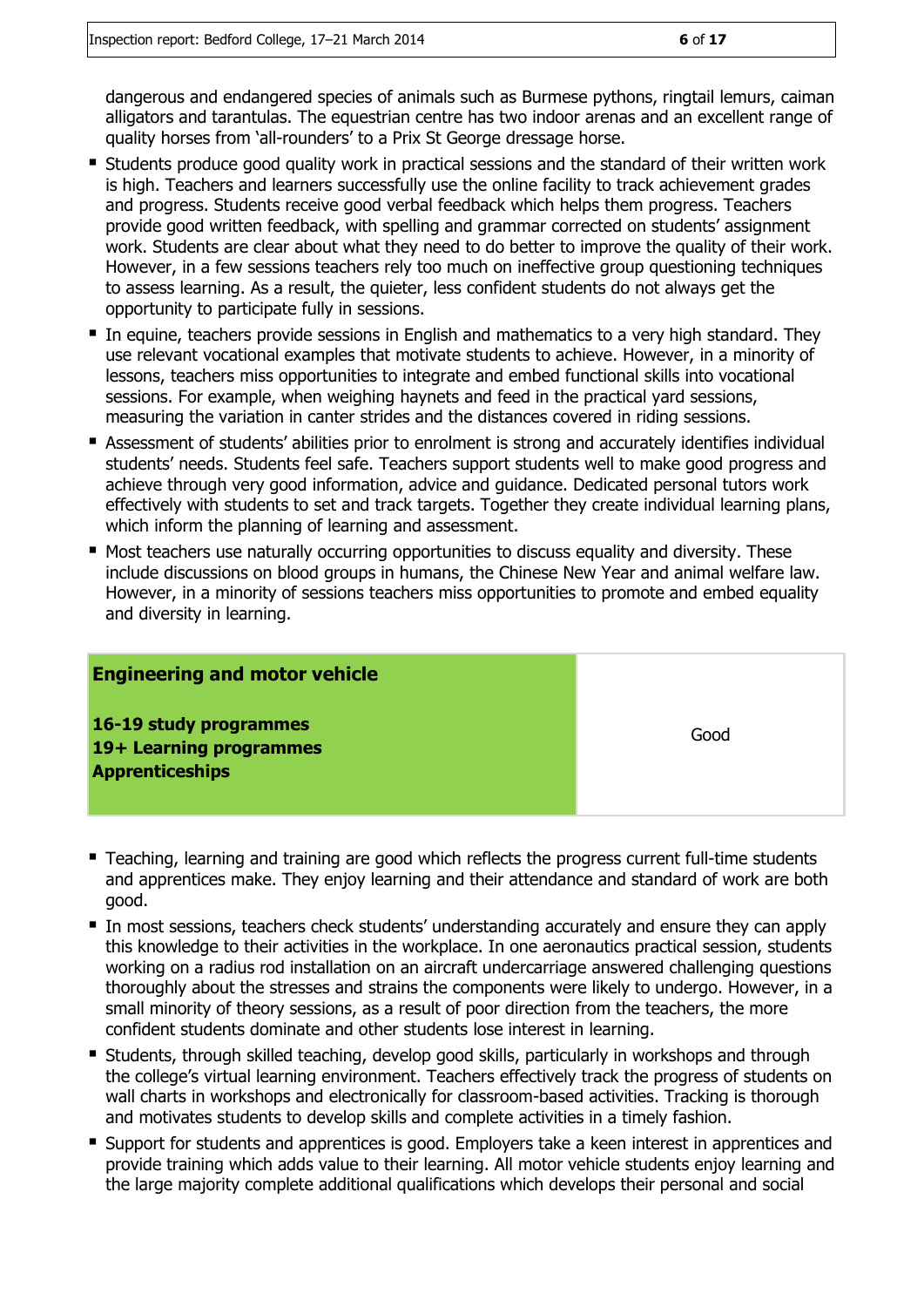skills. Students and teachers make good use of well-maintained vehicles, machine tools and equipment.

- **Employer resources are of industrial standard providing good opportunities for students to gain** valuable skills. Apprentices and students benefit from knowledgeable and experienced staff. Apprentices and students are strongly motivated to achieve their programme aims and objectives. Motor vehicle apprentices gain in confidence and demonstrate a high standard of skills using complex diagnostic equipment in high profile work places. The reinforcement of health and safety in college workshops and on employers' premises by teachers and trainers is good and apprentices adopt safe working practices.
- Initial assessment is thorough with further diagnostic testing, mechanical aptitude tests and interviews with course managers to ensure that potential students and apprentices are correctly placed on a programme that best meets their needs. For the large majority, the assessment of students' and apprentices' work is detailed and thorough. Verbal feedback is clear and helps them to understand how to develop and improve. However, the assessment of motor vehicle apprentices' portfolios and test papers is not consistently good.
- During progress reviews, short-term targets for the technical content of programmes are too generic and do not explain the small steps required to build on and extend learning. However, apprentices work and train on employers' premises alongside skilled craftsmen who help them develop a wide range of skills and the ability to work confidently on their own. Assessors and teachers set clear and precise short-term targets for other activities associated with team working, attendance, punctuality and behaviour, these help the apprentices organise their learning into manageable proportions.
- Assessors and teachers track and monitor both students' and apprentices' performance comprehensively and they make good progress. All apprentices due to complete in this academic year will finish within their planned end date and a few have completed early.
- All apprentices successfully complete their functional skills in English, mathematics and information technology in the first year of their programme. Teachers of functional skills include useful vocational content; students value the improvement of these skills using engineering concepts. Students and apprentices use their mathematical skills effectively in taught sessions and in the workplace. However, teachers and assessors do not routinely correct students' spelling, punctuation and grammar in their written work.
- Information, advice and guidance are thorough. College open days and student experience days provide good opportunities to present the range of engineering programmes to potential applicants. Engineering staff effectively select and help prepare potential apprentices for interview. After selection, they provide a large national manufacturing company with good quality apprentices and manage their learning programmes.
- In taught sessions and progress reviews, teachers insufficiently promote, reinforce and record equality and diversity in students' knowledge and work. . Teachers often miss opportunities to discuss naturally occurring events through local and national issues with their students. However, in a few taught sessions, teachers do take opportunities to improve students' understanding of the impact equality and diversity may have on their personal and working lives.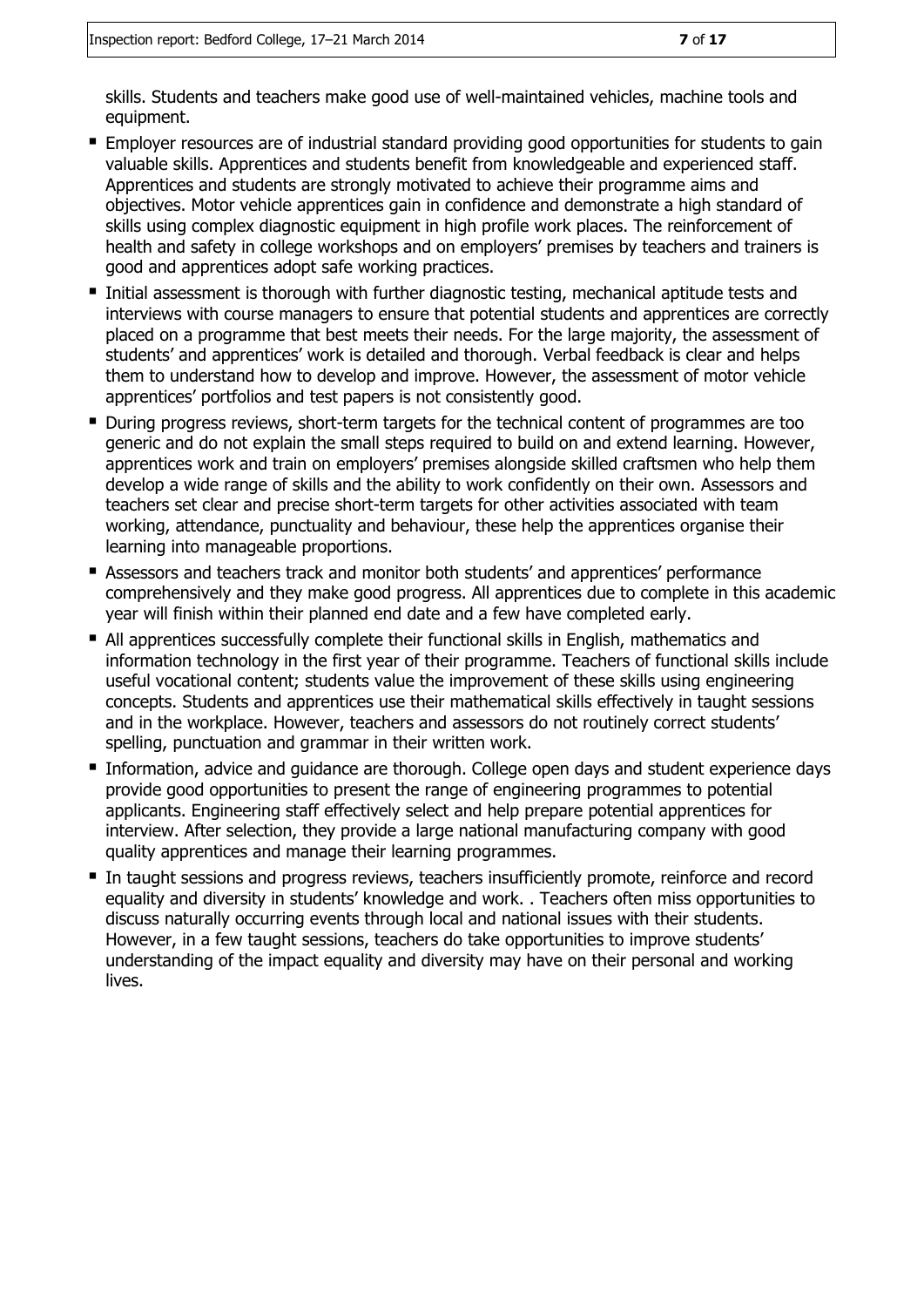| <b>Information communication technology</b>                                 |      |
|-----------------------------------------------------------------------------|------|
| 16-19 study programmes<br>19+ Learning programmes<br><b>Apprenticeships</b> | Good |

- Teaching, learning and assessment are good. The proportion of students who complete their skills successfully has improved and is now at the national average. Student attendance and punctuality rates are high. The majority of students progress to higher-level courses, university or employment. Students demonstrate good standards of work and are highly productive in lessons. Apprentices make good progress. Teachers and managers have maintained the recent improvements to the quality of teaching and learning.
- **Teachers and assessors use their vocational expertise to plan lessons creatively and provide** activities that enable students and apprentices to develop good practical skills that meet industry standards of work. Teachers provide innovative learning activities that focus on commercial activity.
- Students undertake 'live briefs' from clients to design and create web-sites. Teachers provide good opportunities for students to use industry standard software that provides them with the skills and practical experience required in commercial settings. For example, students work in well-equipped networking labs and complete commercially recognised industry specific qualifications. Students and apprentices use current industry standard software and hardware well, both in college and at work. They create multi-page web sites and use software simulations to build circuit boards. They produce good standards of work.
- Students make good use of the abundant resources on the virtual learning environment (VLE), to reinforce and undertake learning outside of lessons and to make good progress. In class, teachers use skilful questioning techniques to capture students' interest and check on their understanding. However, in a small minority of lessons, they use questions less effectively. Teachers do not always engage the less confident students and occasionally fail to measure the progress made by all learners.
- Assessments are systematically organised and timely. Teachers give clear feedback on students' work, they provide supportive comments and areas for development that enable students to make good progress and work towards achieving higher grades. Peer mentors and learning support staff provide teachers and students with effective support in the classroom; as a result, students make good progress. Teachers design assignments carefully to develop a wide range of students' skills. However, in a small number of lessons teachers set work that is too easy for the more able students.
- **Pre-course advice and guidance has improved, and potential students now have the opportunity** to experience lessons through taster days to help them make the right choice of course. Early indications note improvement in the proportion of students that complete their courses. Staff effectively assesses students' prior learning and support needs early on in the course. However, teachers do not always make sufficient use of this information in lesson planning.
- Students develop good English and mathematics skills. Teachers routinely check spelling and grammatical errors in students' work. Teachers integrate mathematics thoughtfully into vocational lessons and many students demonstrate good levels of competence when undertaking complex mathematical functions. For example, when calculating Pi using string codes; the effective use of technical terms and their application. Students produce written work to a high standard and demonstrate good levels of practical application.
- **Tutorials provide good pastoral support. Teachers closely monitor the tracking of student** progress using detailed reviews and effective target setting. Students are fully aware of what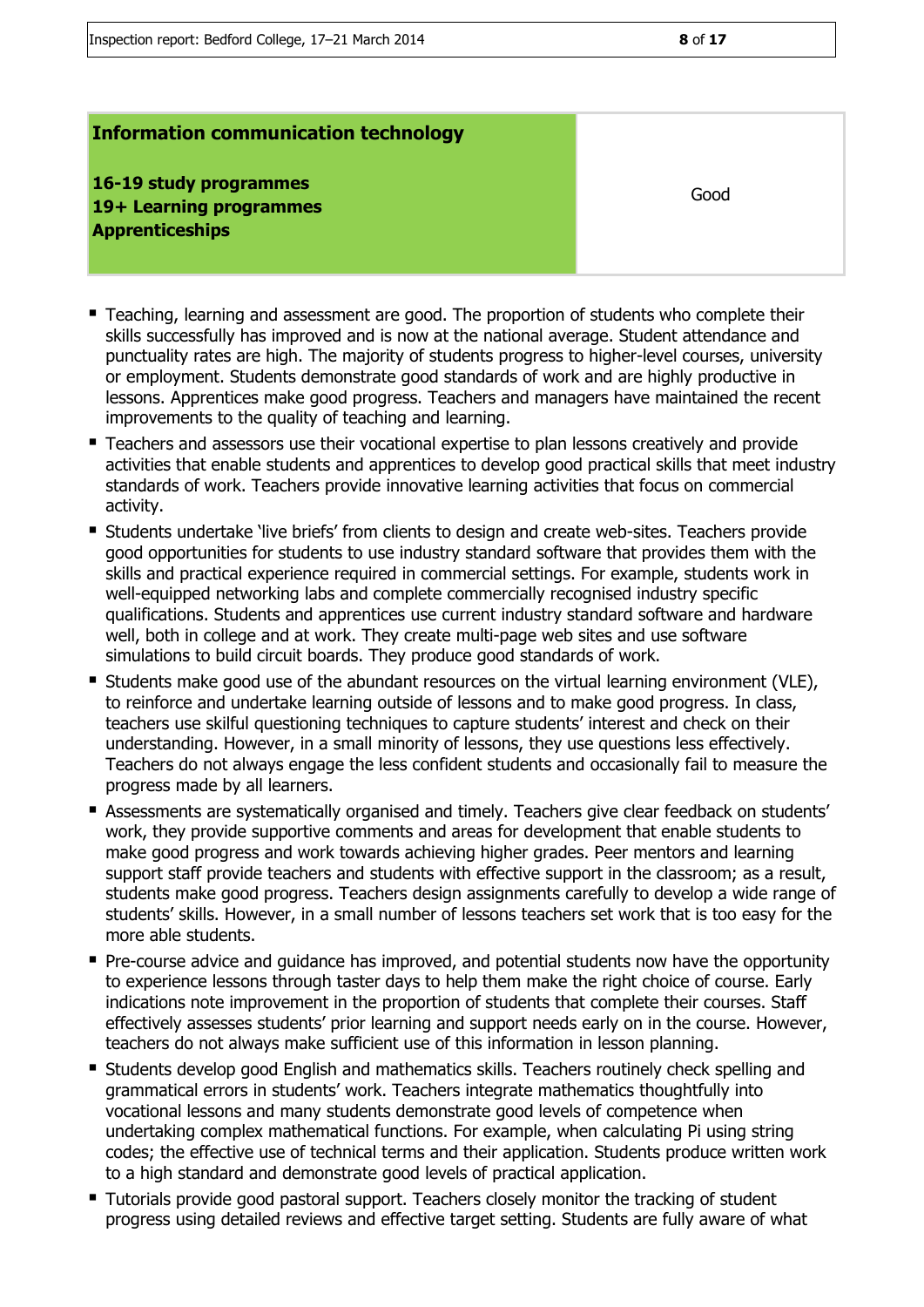they need to do to improve their work to complete their course and attain high grades. Assessors complete comprehensive reviews that systematically include all aspects of the apprenticeship framework and students' personal development. Employers provide comprehensive feedback to assessors on students' work-related progress. Assessors use this effectively in student reviews.

**Teachers create a respectful learning environment where the promotion of equality and diversity** is good. Students feel safe, are respectful of one another and behave exceptionally well. Students consider the needs of their audience when creating web pages and documents and adjust their product accordingly. For example, students amend the screen resolution for mobile phone applications (apps) or change the background colour of web pages for those who have a visual impairment.

### **Foundation English 16-19 study programmes 19+ Learning programmes** Good

- Teaching, learning and assessment are good which reflects the high success rates in functional skills English and the significant number of high grades achieved in English GCSE. Success rates are particularly high for adult students on functional skills English programmes. All students make good progress in developing their speaking and listening, reading and writing skills. Most students' work is of a good quality and attendance is good.
- **E** Students achieve well and recognise the need for good English skills to support their progression to work or further study. The college gives particular emphasis to the importance and relevance of developing functional skills and teachers promote these to students and expect them to succeed. As a result, students regard the development of these skills as a priority.
- Teachers are suitably qualified and motivate students with their enthusiastic and friendly approaches. Students benefit from well-structured, interesting lessons that promote good learning, with activities closely linked to topics they find relevant. For example, in one functional skills lesson, students become highly engaged in an activity using current newspaper articles to analyse fact and opinion from the texts; in another, childcare students composed texts suitable for a child's book. In a small number of lessons, teachers are too keen to move students to the next activity without allowing time for them to reflect on their learning.
- Functional skills lessons take place within vocational programme areas, providing continuity in learning for students. Learning resources are satisfactory, although in a few lessons teachers rely too heavily on the use of worksheets to support learning activities, which some students find repetitive. A few teachers do not always use information technology to enhance learning by providing a variety of different formats for students.
- In a minority lessons, teachers do not always set work that fully meets all individual students' learning needs. In these cases, students generally complete identical tasks at the same pace without an opportunity for more able students to extend their skills through more complex work. The college has recognised this as an area to improve.
- **Assessment is thorough and provides students with accurate information about their progress.** Assessment provides students with detailed verbal feedback about their progress. GCSE students receive good written feedback, which provides strategies to support ongoing progress, but in functional skills lessons, written feedback is often too brief to help students to reflect, modify and improve their work. Target setting is effective in supporting students' progress. They understand their overall and short-term learning goals well.
- **Students receive good information, advice and quidance at enrolment and initial assessment** processes to assess students' abilities and skills prior to coming on courses are effective in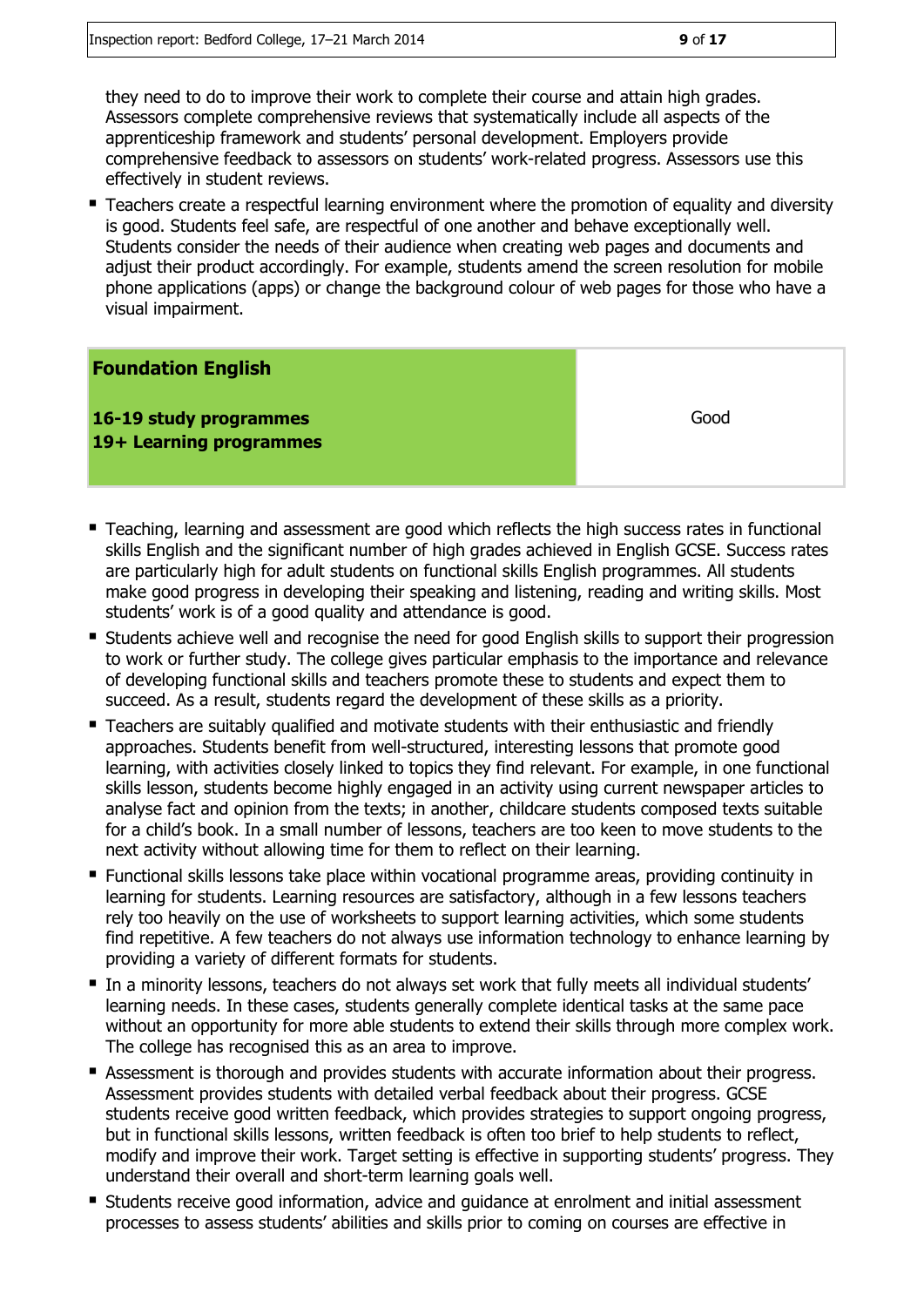allocating students to the correct programme. Support staff provide good and effective in-class support to the large majority of students with additional support needs.

- **Spelling and punctuation are improving for the large majority of students and teachers regularly** remind them to use a dictionary to check independently spellings and definitions of words. Functional skills students demonstrate a good knowledge of sentence structure, comprehension of text passages and improved use of good and correct grammar. GCSE students learn well about the impact of specific language styles on an audience. The majority of teachers, correct students' written work accurately, however, a few do not give this sufficient attention. Progression is good with functional skills English students progressing from lower to higher-level English programmes.
- **Teachers create a safe and supportive atmosphere within lessons, which promotes trust and** harmony between diverse groups of students. A small minority of teachers make good use of topics within lessons to develop students' wider knowledge of diversity issues. For example in one functional skills lesson, visual representation of an Indian wedding promoted discussion about celebrations of marriage within different cultures. The reinforcement of equality and diversity through lesson content is inconsistent across English programmes.

| <b>Accounting, finance and administration</b>                               |      |
|-----------------------------------------------------------------------------|------|
| 16-19 study programmes<br>19+ Learning programmes<br><b>Apprenticeships</b> | Good |

- Teaching, learning and assessment are good overall, and outstanding in the small work-based learning provision in business administration. This is reflected in the high proportion of students who achieve their qualifications and progress into further and higher education, or work.
- Teachers and assessors are very well qualified and most remain current industry practitioners, which benefits students well. Students make good progress as a result of the high expectations set. In work-based learning, many students make very good progress and demonstrate high standards of work. Students develop useful vocational skills that meet industry standards of work and wider skills such as increased confidence levels.
- **Teachers and assessors use questioning widely and effectively for developing and checking** students' understanding and knowledge levels. Individual students benefit from probing and challenging questions, which allow them to consolidate their thoughts and deepen their evaluative skills. However, in a minority of cases teachers do not always use specific or targeted questioning enough to develop the more able students' wider knowledge, particularly on the level 2 accountancy qualification.
- Teachers plan good lessons and use a variety of learning strategies to capture the interest of students and to set a good pace of learning. Teachers make good links between theory and practice; for example, in an accountancy lesson the teacher used the outcomes of the recent budget to compare the impact of personal allowances on income.
- **Teachers' assessment of students' written work is frequent, detailed and accurate. They provide** students with verbal feedback that clearly outlines improvements to support achievement. Students are aware of the criteria on which their work or competence is assessed. Students produce assignments and written work to a good standard. Staff assessment of the business administration students' work is highly effective and inclusive. Staff use a wide range of assessment methods effectively to assess student progress over time.
- College staff meet with students very frequently and provide very good advice and guidance. In addition, they provide students with excellent levels of support. On accountancy courses,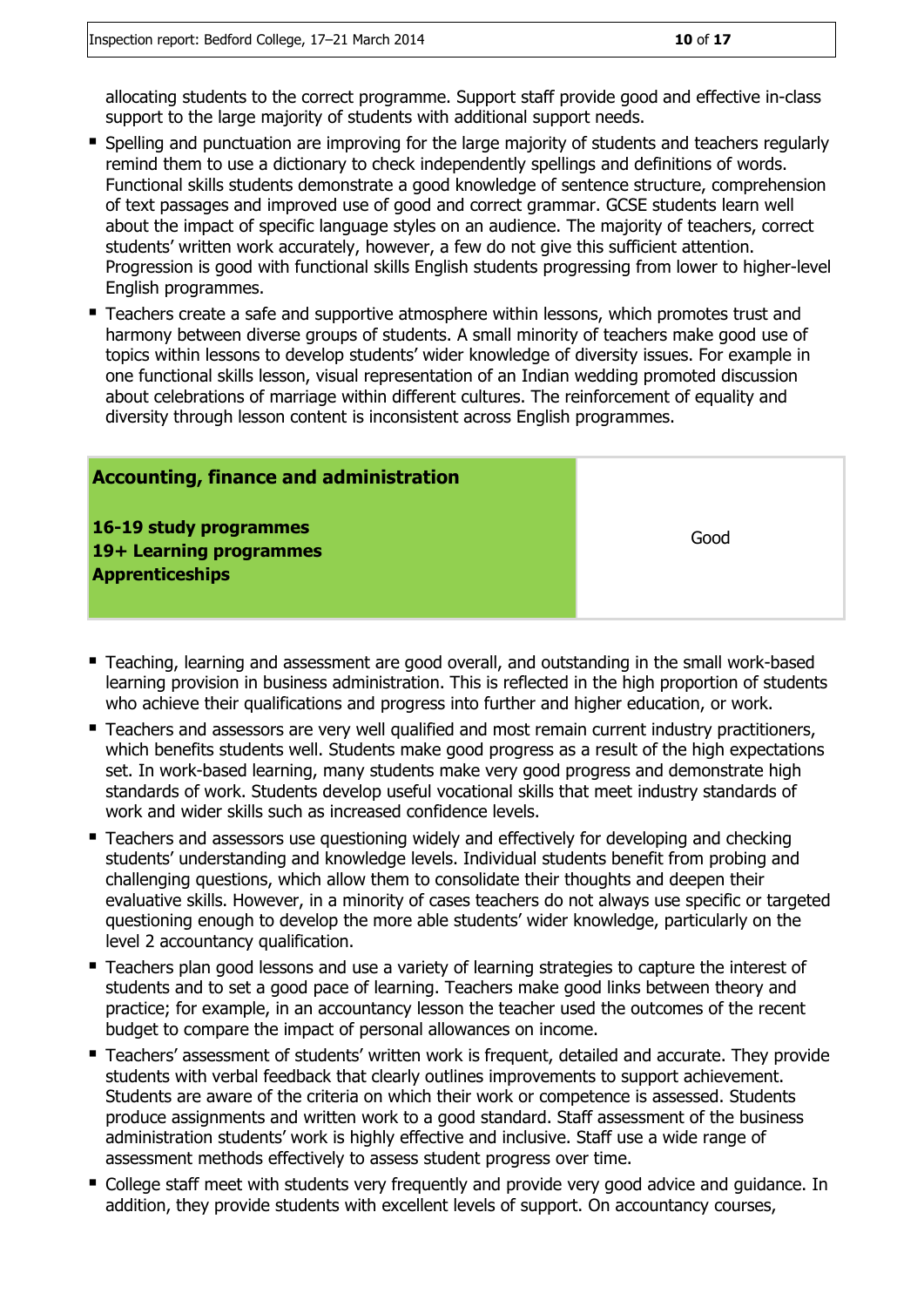teachers are very effective at supporting students in one-to-one tutorials. Student reviews and target setting are very effective; for example, they clearly focus on progress and factors that might affect student achievement. Students trust all staff and are able to discuss any concerns they have about their vocational and personal development.

- **Employers participate well in supporting curriculum developments for students and apprentices.** They provide valuable input, such as promoting the use of a specialist application in accountancy, in addition to the use of commercial accountancy software.
- **Students develop good literacy and numeracy skills. They receive positive encouragement and** praise from staff regarding the high standards of work produced. Students typically develop good literacy skills in their written work. Students make good progress in the improvement of literacy and numeracy skills as part of their vocational work. However, in work-based learning, information technology functional skills provision takes place too late in the course.
- Teachers create an inclusive and respectful learning environment, which students respond to very positively. Working relationships between staff and students are good and a culture of mutual respect is evident on all courses. In work-based learning assessors help students understand equality and diversity effectively, using naturally occurring opportunities. For example, by highlighting and improving students' awareness of diversity when working with colleagues and customers.

| The effectiveness of leadership and management | Good |
|------------------------------------------------|------|
|------------------------------------------------|------|

- The Principal and governors have established a clear mission for the college and have high aspirations for their students. The mission is ambitious, reflecting the college's aim to broaden participation and improve outcomes for all students. Communication across the college's numerous sites is good and staff have good opportunities to express their views and contribute to developments. Managers and teachers demonstrate a strong commitment to improving the quality of teaching and learning and to responding to the needs of each learner. Clear values adopted by all staff, foster an inclusive environment for all students.
- Governors know the college well and benefit from carefully prepared reports, which increasingly present information and data in a readily accessible manner. They bring considerable expertise to the college and take an active part in curriculum development events. They are progressively involved in overseeing the quality of teaching and learning and attend college meetings to monitor targets. They use their skills effectively in self-assessment and strategic planning.
- Senior leaders and governors manage finances meticulously, enabling investment to improve facilities and resources for learning. Major projects have been very well managed by senior leaders. All growth is predicated on extensive research, wise investment and always with a view to benefiting the local community. The transfer of Shuttleworth campus to Bedford College was planned and managed thoughtfully and sound investment has provided excellent facilities. Alongside this, managers have been successful in raising standards and increasing the rate of improvement from previous years.
- **Managers use labour market information accurately to develop a new curriculum and expand the** existing curriculum; for example, the development of the Bedford Sixth Form Centre and the targeted growth of provision for students with learning difficulties and/or disabilities. The college offers a broad curriculum with progression routes from pre-entry level to higher education in most areas of learning. Senior leaders have been bold in their approach to developing strategies to deliver English, mathematics and functional skills to students. This increasing emphasis on developing students' English, mathematical and employability skills across the curriculum has resulted in excellent progression rates to employment and higher education. Effective partnership work with schools, the local authority and the voluntary sector is broadening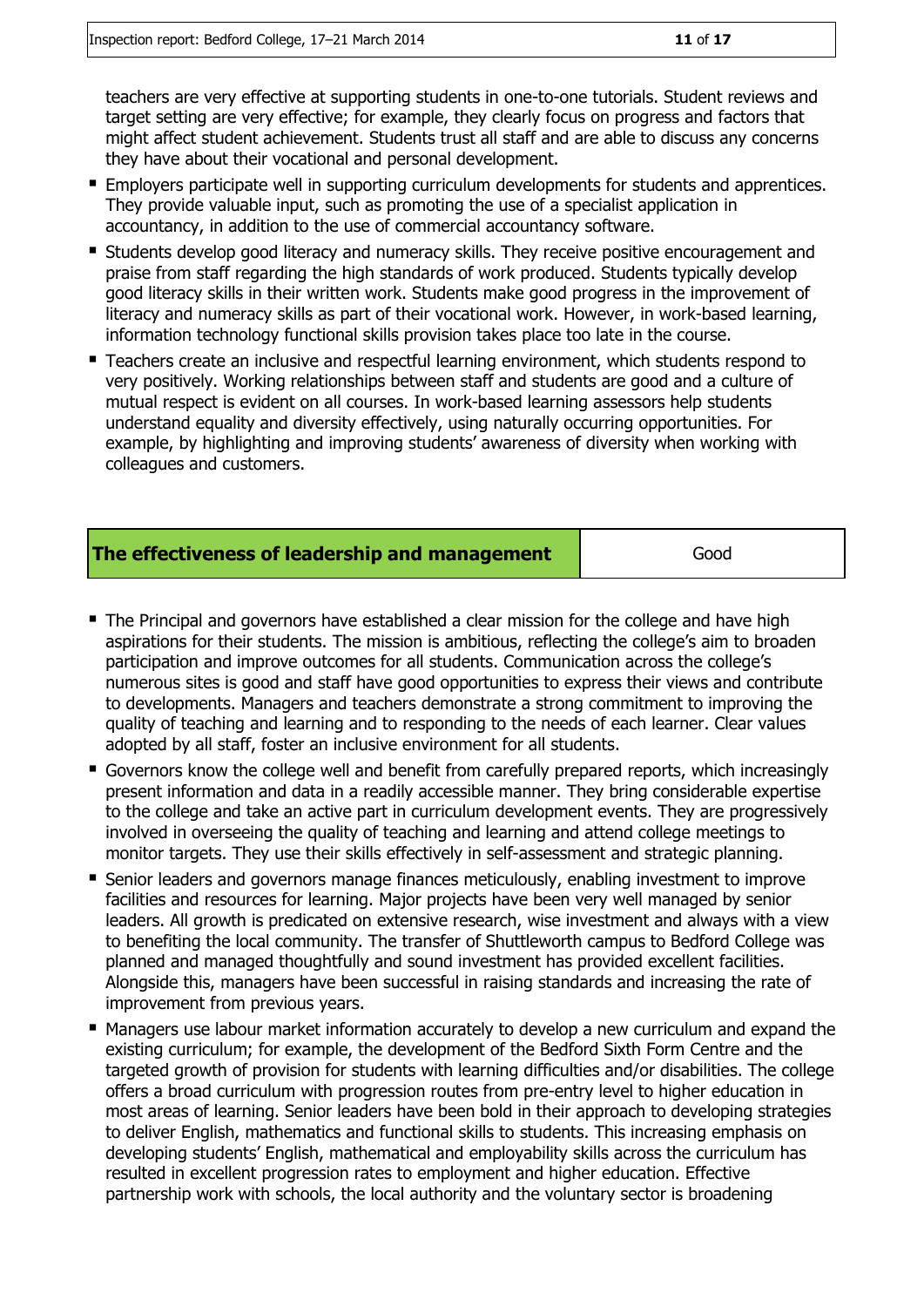opportunities for adults, young people who are disengaged at school and those who are not in education, employment or training.

- **Senior staff have a very strong focus on teaching, learning and assessment, and its** improvement. A robust lesson observation system provides reasonably accurate assessments of the quality of teaching, learning and assessment. However, in a minority of cases observers do not identify rigorously enough the learning that is taking place. Advanced practitioners support teachers to improve their practice when they have received an observation grade, which is less than good. Teachers who do not improve are appropriately supported through the college's capability procedures. Performance management at the college is good and effectively eradicates weak teaching. However, more needs to be done to equip teachers to provide outstanding lessons.
- Self-assessment arrangements are good. Teachers and managers use data and different sources of evidence well, including the views of students, to contribute to self-assessment. Quality improvement plans are accurate in identifying strengths and areas for improvement. Managers identify and review underperforming courses thoroughly. Senior leaders then monitor these effectively and governors receive a regular quality intervention report. Quality assurance arrangements for subcontracted provision are similarly robust and effective. Managers closely monitor and support subcontractors through all stages of the students' programme.
- Governors, senior leaders and managers thoroughly promote equality and diversity across the college. Students have respect for one another, and for staff. They demonstrate good behaviour in lessons and across the college campuses. Despite recent training focusing on promoting equality and diversity through the curriculum and in the classroom, impact has been uneven. Staff and managers have successfully reduced the gaps in success rates between different groups of students by more focused and timely interventions. In addition those with learning difficulties and/or disabilities, whose numbers have recently significantly increased, receive good support to achieve.
- Senior managers and governors place a strong emphasis on safeguarding and promoting the welfare of students. The college tutorial programme promotes safety and staff across the campuses respond promptly to any incidents. The college complies with statutory requirements for safeguarding. All staff have undertaken relevant training with regular updating. Staff receive good guidance when they have concerns about students' welfare. The college enjoys good links with local authority care services, other agencies and local safeguarding children's boards.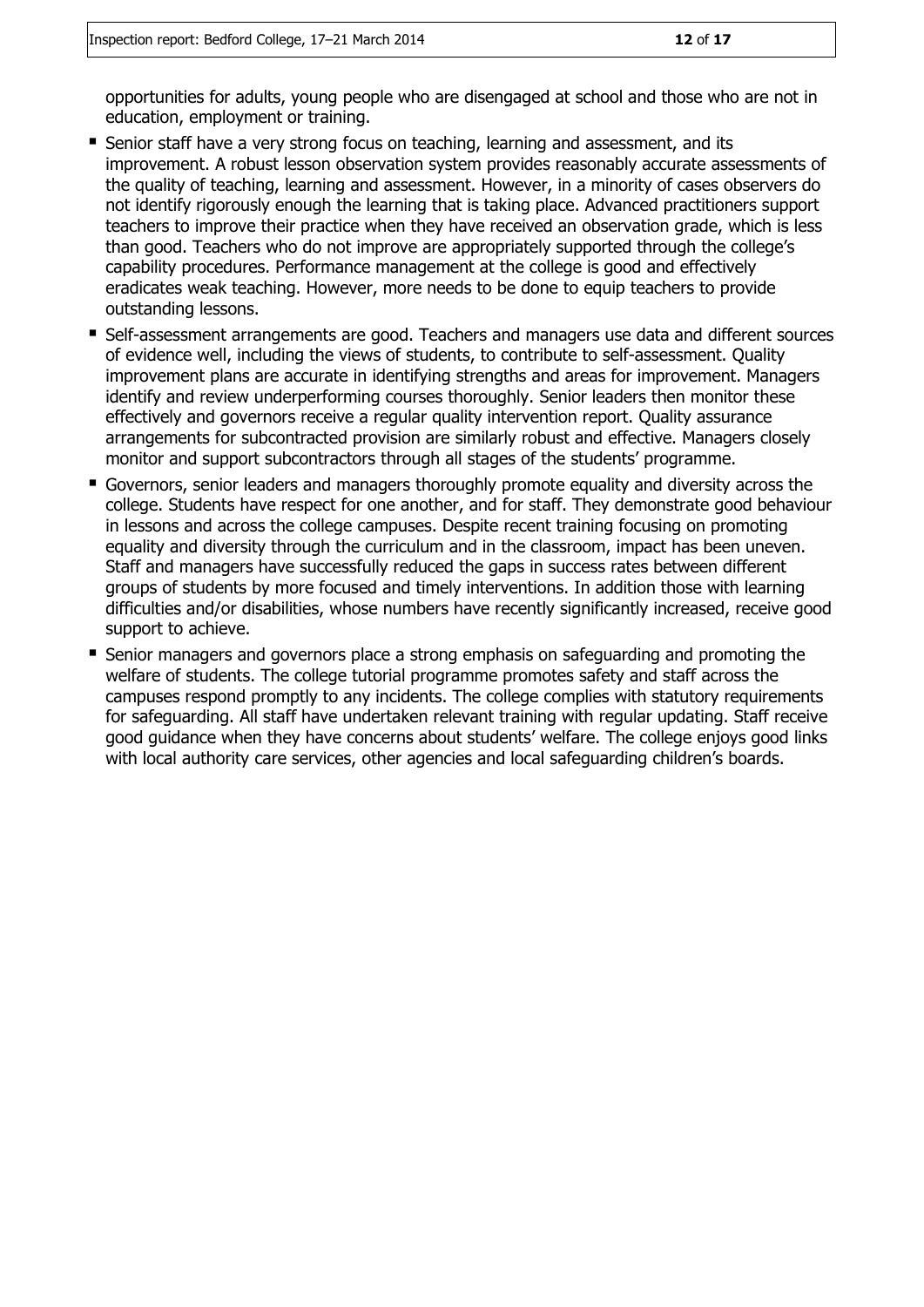### **Record of Main Findings (RMF)**

| <b>Bedford College</b>                                                                                                                         |                |                              |                           |                |                            |                 |
|------------------------------------------------------------------------------------------------------------------------------------------------|----------------|------------------------------|---------------------------|----------------|----------------------------|-----------------|
| <b>Inspection grades are</b><br>based on a provider's<br>performance:<br>1: Outstanding<br>2: Good<br>3: Requires improvement<br>4: Inadequate | <b>Dverall</b> | 14-16 part-time<br>provision | 16-19 study<br>programmes | Traineeships   | 19+ learning<br>programmes | Apprenticeships |
| <b>Overall effectiveness</b>                                                                                                                   | $\overline{2}$ | 1                            | $\overline{2}$            | $\overline{2}$ | $\overline{2}$             | $\overline{2}$  |
| <b>Outcomes for learners</b>                                                                                                                   | $\overline{2}$ | 1                            | $\overline{2}$            | $\overline{2}$ | $\overline{2}$             | $\overline{2}$  |
| The quality of teaching,<br>learning and assessment                                                                                            | $\overline{2}$ | 1                            | $\overline{2}$            | $\overline{2}$ | $\overline{2}$             | $\overline{2}$  |
| The effectiveness of<br>leadership and management                                                                                              | $\overline{2}$ | 1                            | $\overline{2}$            | $\overline{2}$ | $\overline{2}$             | $\overline{2}$  |

| Subject areas graded for the quality of teaching, learning and<br>assessment | Grade                   |
|------------------------------------------------------------------------------|-------------------------|
| <b>Health and Social Care</b>                                                | $\overline{2}$          |
| <b>Early Years and Playwork</b>                                              | $\overline{2}$          |
| <b>Animal care</b>                                                           | $\overline{2}$          |
| <b>Equine Studies</b>                                                        | $\overline{2}$          |
| <b>Engineering</b>                                                           | $\overline{\mathbf{2}}$ |
| <b>Motor vehicle</b>                                                         | $\overline{2}$          |
| <b>Information and Communication Technology</b>                              | $\overline{\mathbf{2}}$ |
| <b>Foundation English</b>                                                    | $\overline{2}$          |
| <b>Accounting and Finance</b>                                                | $\overline{\mathbf{2}}$ |
| <b>Administration</b>                                                        | $\overline{2}$          |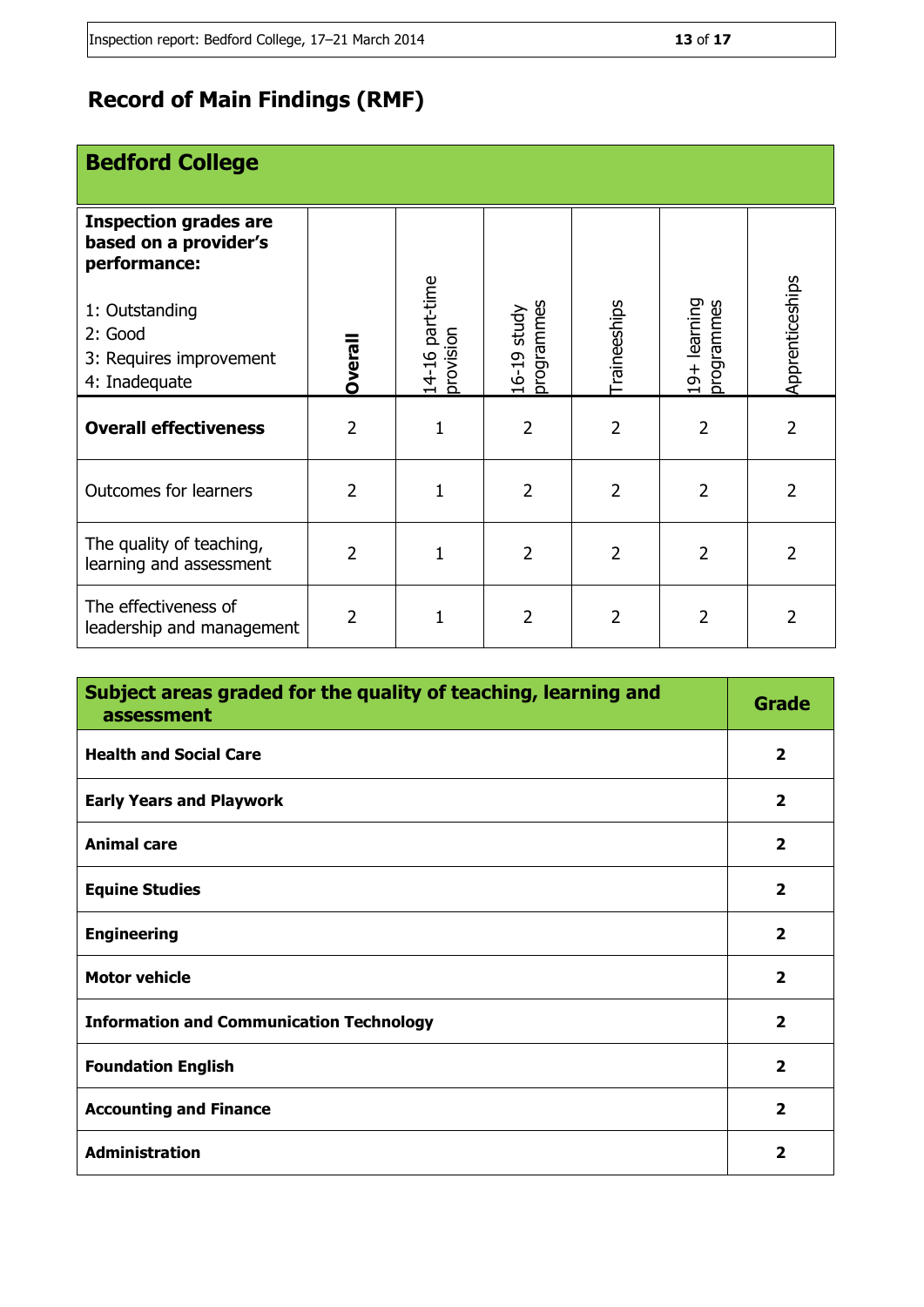## **Provider details**

| <b>Type of provider</b>                                                              | General further education college |
|--------------------------------------------------------------------------------------|-----------------------------------|
| <b>Age range of learners</b>                                                         | $16+$                             |
| <b>Approximate number of</b><br>all learners over the previous<br>full contract year | Full-time: 3,837                  |
|                                                                                      | Part-time: 4,897                  |
| <b>Principal/CEO</b>                                                                 | Mr. Ian Pryce                     |
| <b>Date of previous inspection</b>                                                   | January 2009                      |
| <b>Website address</b>                                                               | http://www.bedford.ac.uk/         |

#### **Provider information at the time of the inspection**

| <b>Main course or learning</b><br>programme level              | Level 1 or<br>below                                |                     | Level 2   |     | Level 3         |           | Level 4<br>and<br>above |               |                |  |
|----------------------------------------------------------------|----------------------------------------------------|---------------------|-----------|-----|-----------------|-----------|-------------------------|---------------|----------------|--|
| <b>Total number of learners</b><br>(excluding apprenticeships) | $16 - 18$                                          | $19+$               | $16 - 18$ |     | $19+$           | $16 - 18$ | $19+$                   | $16 - 18$     | 19<br>$+$      |  |
| <b>Full-time</b>                                               | 522                                                | 36                  | 938       |     | 122             | 1,616     | 321                     | $\mathbf 0$   | $\overline{2}$ |  |
| <b>Part-time</b>                                               | 69                                                 | 1,712               | 178       |     | 474             | 87        | 380                     | 17            | 96             |  |
| <b>Number of traineeships</b>                                  |                                                    | $16 - 19$           |           |     | $19+$           |           |                         | <b>Total</b>  |                |  |
|                                                                |                                                    | 10                  |           |     | $\mathbf{1}$    |           |                         | 11            |                |  |
| <b>Number of apprentices by</b>                                |                                                    | <b>Intermediate</b> |           |     | <b>Advanced</b> |           |                         | <b>Higher</b> |                |  |
| <b>Apprenticeship level and age</b>                            | $16 - 18$                                          |                     | $19+$     |     | $16 - 18$       | $19+$     | $16 - 18$               |               | $19+$          |  |
|                                                                | 171                                                |                     | 145       | 334 |                 | 149       | 6                       |               | 16             |  |
| <b>Number of learners aged 14-16</b>                           | 397                                                |                     |           |     |                 |           |                         |               |                |  |
| <b>Full-time</b>                                               | 5                                                  |                     |           |     |                 |           |                         |               |                |  |
| <b>Part-time</b>                                               | 392                                                |                     |           |     |                 |           |                         |               |                |  |
| <b>Number of community learners</b>                            | 145                                                |                     |           |     |                 |           |                         |               |                |  |
| <b>Number of employability learners</b>                        | N/A                                                |                     |           |     |                 |           |                         |               |                |  |
| <b>Funding received from</b>                                   | Education Funding Agency and Skills Funding Agency |                     |           |     |                 |           |                         |               |                |  |
| At the time of inspection the                                  | $\blacksquare$                                     | Edudo               |           |     |                 |           |                         |               |                |  |
| provider contracts with the                                    | Aspire, Achieve, Advance<br>п                      |                     |           |     |                 |           |                         |               |                |  |
| following main subcontractors:                                 | <b>BLS</b><br>п                                    |                     |           |     |                 |           |                         |               |                |  |
|                                                                | п                                                  | <b>LEAD</b>         |           |     |                 |           |                         |               |                |  |
|                                                                | ٠                                                  | <b>TESS</b>         |           |     |                 |           |                         |               |                |  |
|                                                                | Free2Learn<br>п                                    |                     |           |     |                 |           |                         |               |                |  |
|                                                                | п                                                  | <b>YMCA</b>         |           |     |                 |           |                         |               |                |  |
|                                                                | п                                                  | ABA.                |           |     |                 |           |                         |               |                |  |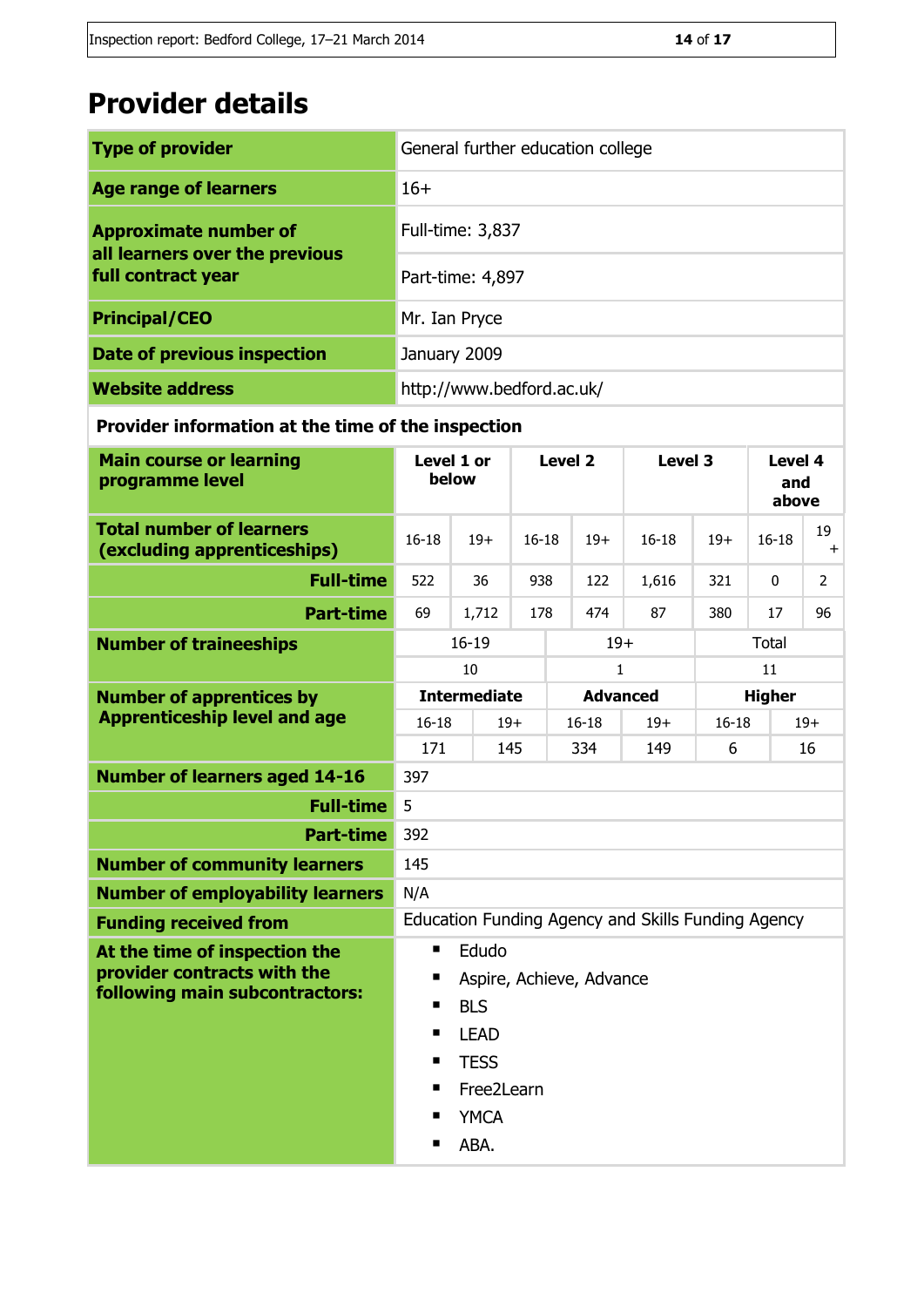#### **Contextual information**

Bedford College is a large general further education college located in Bedfordshire. The majority of students are over 19 years of age. The college has three main campuses, two of which are in Bedford. The college offers academic and vocational courses to students aged from 14 upwards and The Bedford Sixth Form offers academic courses to students aged 16 to19. Shuttleworth College offers land-based provision to students aged from 14 upwards. Bedford ranks near the middle of authorities on deprivation rates with 11% of residents living in wards which are within the 10% most deprived wards in the England. Unemployment rates are 4.4% overall. The number of pupils in the area attaining five GCSEs at grades A\*-C, including English and mathematics, increased last year but remains below the national average.

#### **Information about this inspection**

**Lead inspector** Denise Olander HMI

Four of Her Majesty's Inspectors (HMI) and ten additional inspectors, assisted by the director of quality, performance and standards as nominee, carried out the inspection with short notice. Inspectors took account of the provider's most recent self-assessment report and development plans, and the previous inspection report. Inspectors also used data on students' achievements over the last three years to help them make judgements. Inspectors used group and individual interviews, telephone calls and online questionnaires to gather the views of students and employers; these views are reflected throughout the report. They observed learning sessions, assessments and progress reviews. The inspection took into account all relevant provision at the provider. Inspectors looked at the quality of teaching, learning and assessment across all of the provision and graded the sector subject areas listed in the report above.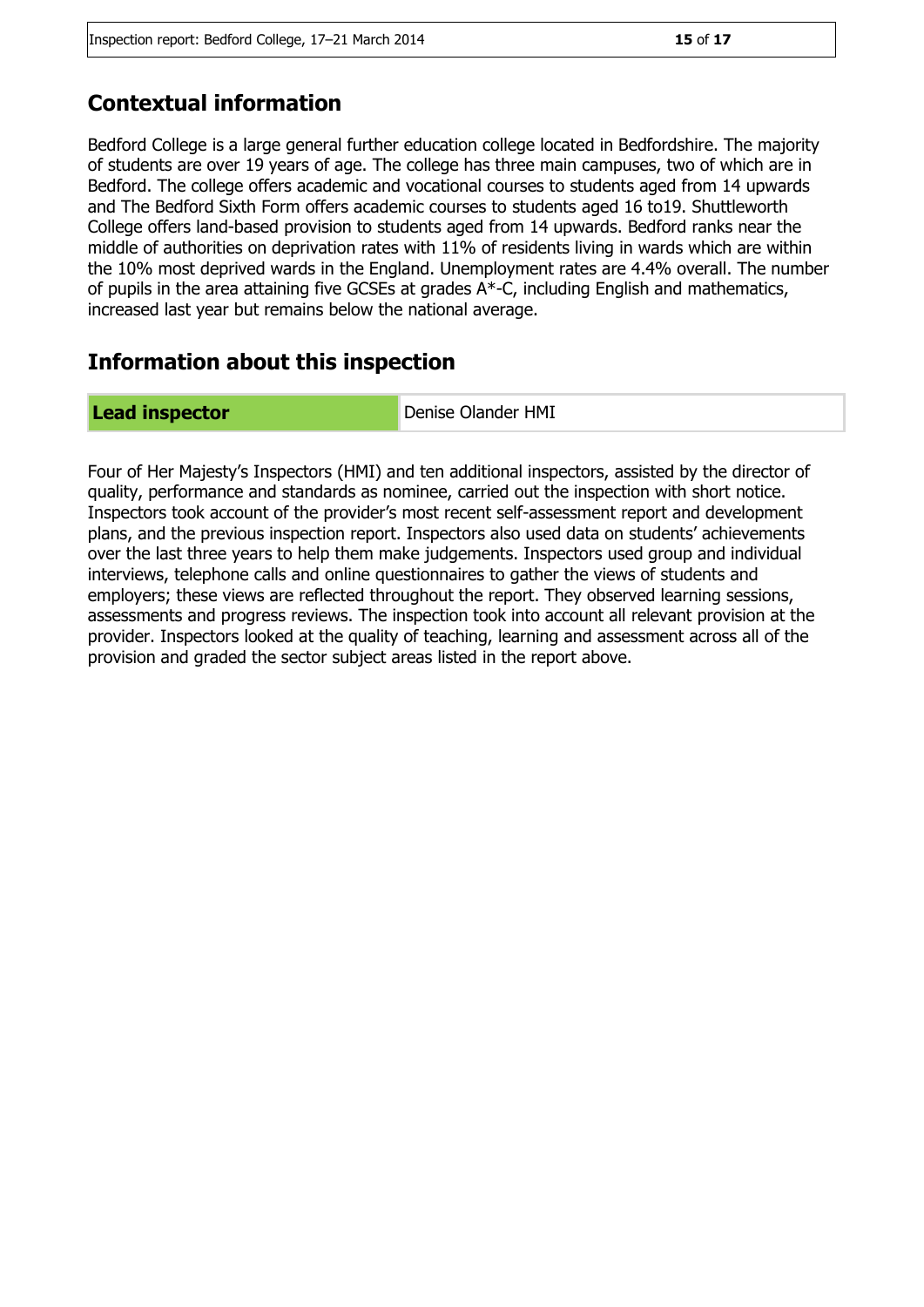### **What inspection judgements mean**

| Grade   | <b>Judgement</b>     |
|---------|----------------------|
| Grade 1 | Outstanding          |
| Grade 2 | Good                 |
| Grade 3 | Requires improvement |
| Grade 4 | Inadequate           |

Detailed grade characteristics can be viewed in the Handbook for the inspection of further education and skills 2012, Part 2:

http://www.ofsted.gov.uk/resources/handbook-for-inspection-of-further-education-and-skillsseptember-2012

Any complaints about the inspection or the report should be made following the procedures set out in the guidance 'Raising concerns and making complaints about Ofsted', which is available from Ofsted's website: www.ofsted.gov.uk If you would like Ofsted to send you a copy of the guidance, please telephone 0300 123 4234, or email enquiries@ofsted.gov.uk.



Learner View is a new website where learners can tell Ofsted what they think about their college or provider. They can also see what other learners think about them too.

To find out more go to [www.learnerview.ofsted.gov.uk](http://www.learnerview.ofsted.gov.uk/)